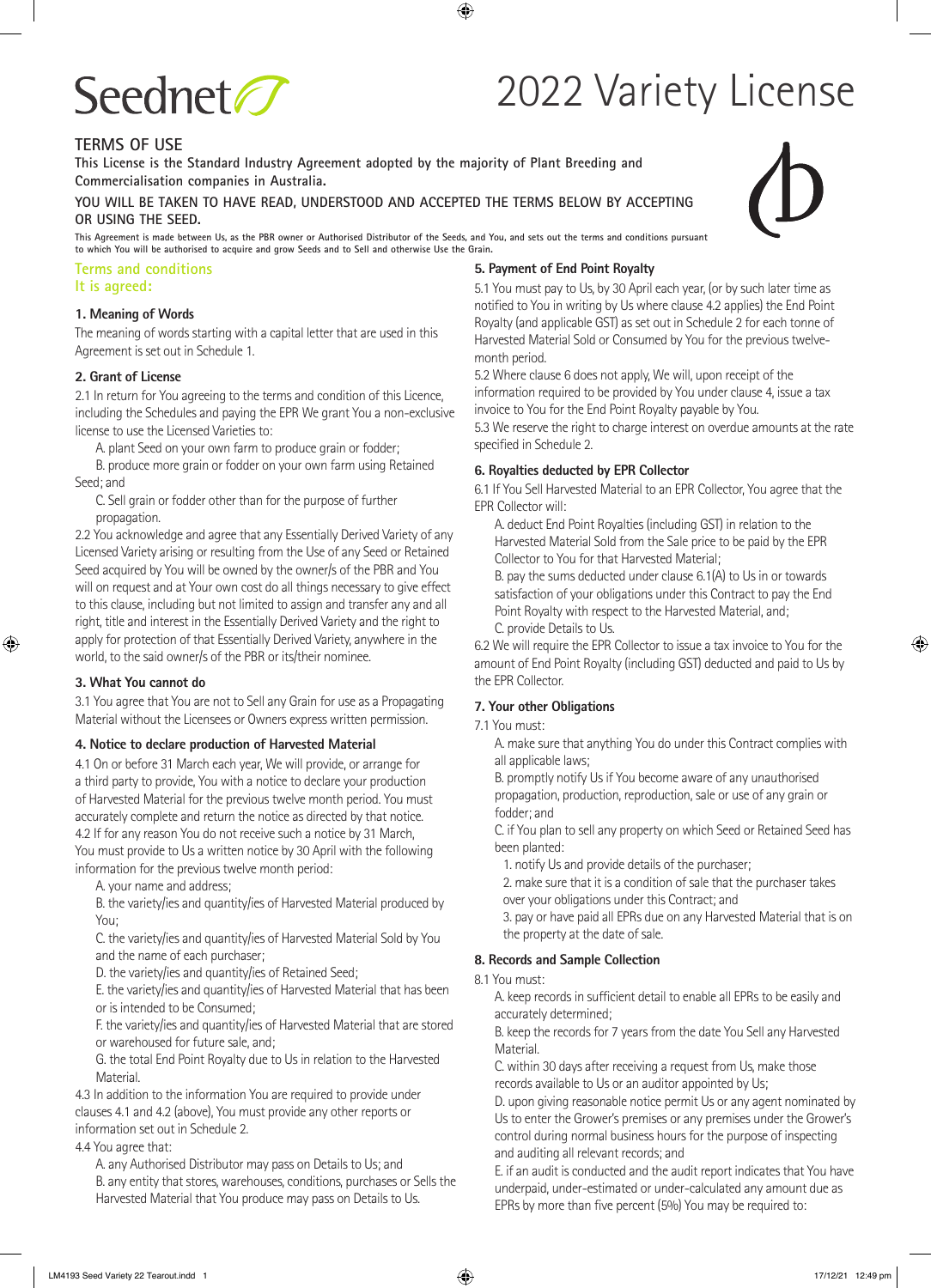1. pay all audit fees (on an indemnity basis)

 2. pay the full amount of any shortfall (inclusive of any GST or other taxes owing on such amount); and

 3. pay interest on the amount of EPR owing at the rate outlined in Schedule 2 Item 2. Interest shall be charged from the 1st April in the year EPR's owing were normally required to be paid

8.2 If any audit shows that You have overpaid Us by more than 5% We will credit the overpayment against future payments.

8.3 The Grower agrees that:

upon giving reasonable notice to the Grower We or an agent nominated by Us may collect images and/or samples of the Grower's plants and grain either on farm or at point of delivery (without notice) for the purpose of examining and verifying the variety.

#### **9. Promises and exclusions**

9.1 We warrant that:

 A. We have all rights necessary to grant You the permission and License contained in clause 2; and

 B. the Seed You buy from Us or an Authorised Distributor will be unencumbered and will not be subject to any obligations to anyone else unless We have told You about those obligations.

9.2 Except to the extent provided in clause 9.1 (above), We exclude all terms, conditions and promises implied by custom, the general law or statute, except any promises that cannot be excluded by Law.

**10. Liability**

10.1 You:

 A. acknowledge that You Use the Licensed Varieties at your own risk; B. indemnify Us against all Loss incurred by Us and resulting from your Use of any Seed, Retained Seed or Harvested Material or any breach of this Contract.

10.2 If We contribute to any Loss which We have asked You to pay under clause 10.1, then You don't have to pay Us for the portion of the Loss that We contributed to.

10.3 Except to the extent provided under non-excludable or unavoidable Law, We exclude all liability for any special, indirect or consequential damages arising out of Your Use or dealings with any Seed, Retained Seed or Harvested Material.

#### **11. Dispute resolution**

11.1 The Parties shall without delay and in good faith attempt to resolve any Dispute within thirty (30) days of the date one Party notifies the other in writing of the dispute.

11.2 Any dispute or difference arising out of or in connection with this Contract will be submitted to an expert in accordance with, and subject to, The Institute of Arbitrators & Mediators Australia Expert Determination Rules.

# **12. Term**

This Contract takes effect from the date on which You accept or Use any Seed and, subject to clause 13, continues in relation to each Licensed Variety until it is terminated by the variety owner and/or licensee.

#### **13. Rights to end Contract**

13.1 Either of Us may end this Contract immediately by giving notice to the other if the other:

 A. breaches any provision of this Contract and fails to fix the breach within 30 days after receiving notice asking it to do so; or

 B. breaches a provision of this Contract where that breach cannot be fixed.

13.2 We may end this Contract immediately by giving notice to You if You are unable to pay any of your debts (including EPRs) as and when they become due.

13.3 This Contract terminates automatically with respect to a particular Licensed Variety if We lose the right to grant the License in respect of that Licensed Variety.

#### **14.At the end of Contract**

At the end of this Contract:

- A. the License ends;
- B. You must pay the EPR Collector or Us any amounts outstanding;
- C. except as provided under clause 14 (d) You must promptly:
- 1. Sell or destroy all Harvested Material;
- 2. destroy all Seed, and;

 3. destroy all Retained Seed or Sell the Retained Seed other than for further propagation, and pay the applicable EPR on the Harvested Material and the Retained Seed Sold.

 D. You may grow out any crop planted at the end of this Contract and Sell or Consume the Harvested Material from that crop and must pay EPR on that Harvested Material, but You must not plant any new crops using the Harvested Material;

 E. the following clauses continue, along with any other clause intended to continue after this Contract ends: clauses 8 (Records), 9 (Promises and Exclusions), 10 (Liability) and this clause; and F. accrued rights and remedies are not affected.

# **15. Notices**

15.1 Any notices under this Contract must be in writing and must be given in accordance with clauses 15.2 and 15.3.

15.2 A notice given in accordance with this clause will be deemed received: A. if left at the recipient's address, on the date of delivery;

 B. if sent by prepaid post, 10 days after the date of posting unless it is in fact received earlier, in which case, on the date of receipt;

 C. if sent by fax, when the sender's facsimile system generates a message confirming successful transmission of the total number of pages of the notice;

 D. if sent by email, when the sender's email receives no notification of an inability to successfully transmit the email; or

 E. when posted to our website and/or posted to the Variety Central website (www.varietycentral.com.au).

15.3 Only matters of a general nature relating to more than one grower may be the subject of a notice given in the manner described in 15.2(D) above. Notices given to individual growers must be addressed to the relevant contact person in Schedule 2 or to the address provided by the Authorised Distributor or EPR Collector.

#### **16. Waiver**

The failure of either of Us at any time to insist on performance by the other of any obligation under this Contract is not a waiver of any right to claim damages for breach of that obligation unless We acknowledge in writing that the failure is a waiver.

# **17. Amendment**

We may change the terms of this Contract by giving You at least 30 days notice.

If We change EPR rates We must notify You by October 1st in order for the change to take effect in the following Calendar Year.

# **18. Severability**

If part or all of any clause of this Contract is illegal or unenforceable it will be severed from this Contract and will not affect the continued operation of the remaining provisions.

# **19. Assignment**

Except to the extent necessary to comply with clause 7(C)(2), You must not assign or transfer or attempt to assign or transfer any obligation or right arising out of this Contract, without our written consent.

# **20. Entire Contract**

This Contract and schedules records the entire Contract between each of Us and supersedes all earlier agreements and representations by either of Us.

#### **21. Governing Law**

This Contract will be governed by the Governing Law as stipulated in Schedule 2, and the Courts of that State or Territory will have jurisdiction over all matters arising under it.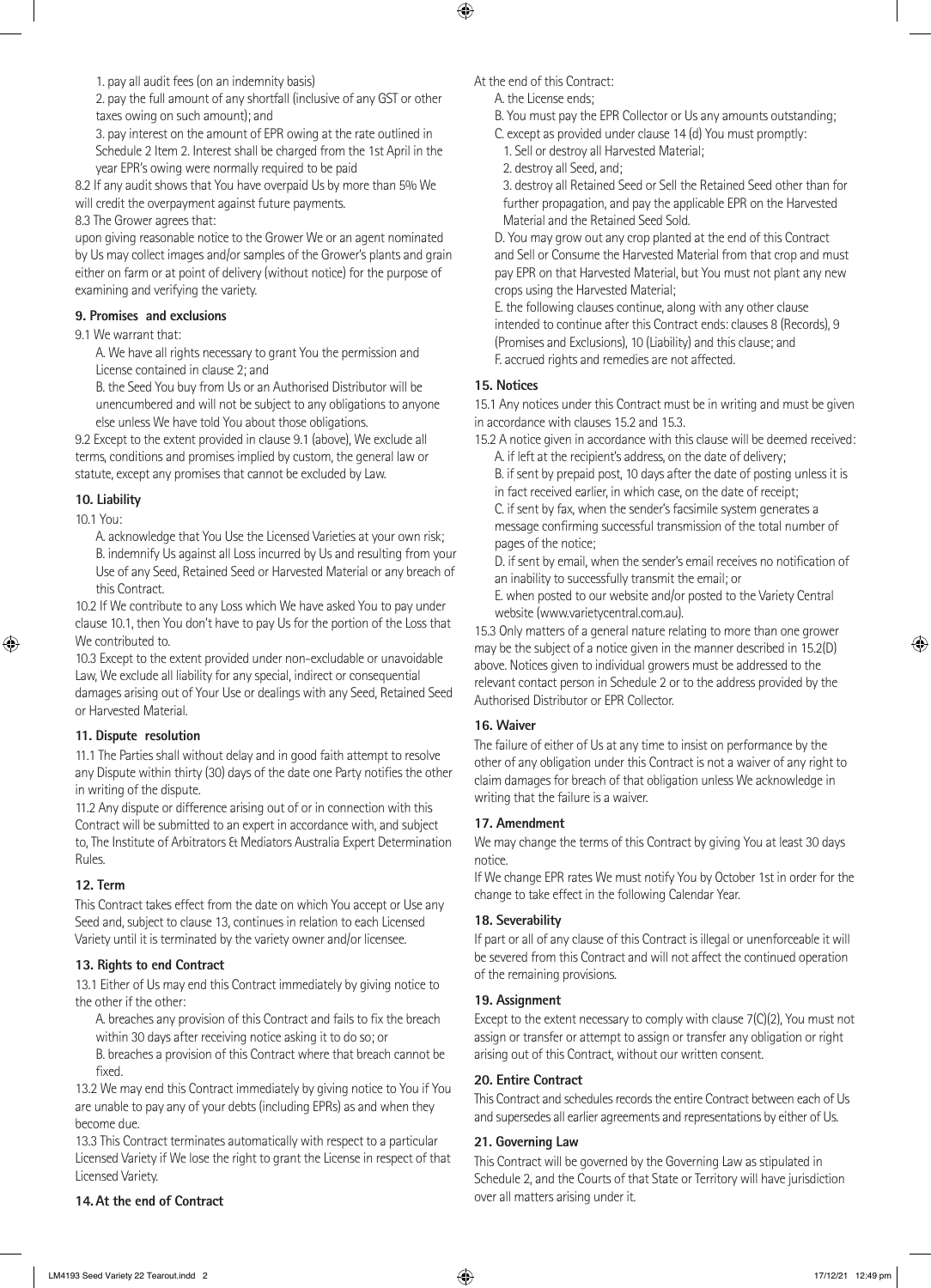#### **Schedule 1 Glossary In this contract:**

- 1. **Authorised Distributor** means Us, or a distributor authorised by Us to Sell Seed to You.
- 2. **Consume** means to use Seed so that it cannot be further propagated.
- 3. **Contract** means this agreement together with its schedules.
- 4. **Details** means details of the Licensed Varieties, details of the Sale/purchase of Seed and Harvested Material, your name, your address, and details of your business or company (including ABN and CBH and/or NGR number).
- 5. **End Point Royalty** or **EPR** means the royalty payable by You for every tonne of Harvested Material Sold or Consumed by You, or Retained Seed Sold by You as permitted by clause 14(c)(iii).
- 6. **EPR Collector** means Us, or any third party with whom We have entered into an EPR collection arrangement.
- 7. **Essentially Derived Variety** has the meaning given to it in the PBR Act, namely, a plant variety (as defined in the PBR Act) is taken to be an essentially derived variety of another Plant Variety if:
	- (a) it is predominantly derived from that other Plant Variety; and
	- (b) it retains the essential characteristics (as defined in the PBR Act) that result from the genotype or combination of genotypes of that other variety, and;
	- (c) it does not exhibit any important (as distinct from cosmetic) features that differentiate it from that other variety.
- 8. **Harvested Material** means the grain or fodder from crops of the Licensed Varieties grown from Seed or Retained Seed.
- 9. **License means** the license granted under clause 2.
- 10. **Licensed Varieties** means the varieties listed in Schedule 2.
- 11. **Loss** means all liabilities, expenses, losses, damages and costs (including legal costs on a full indemnity basis and whether incurred by or awarded against Us).
- 12. **PBR** means plant breeder's rights as defined in the PBR Act.
- 13. **PBR Act** means the Plant Breeder's Rights Act 1994 (Cth) as amended from time to time.
- 14. **Propagating Material**, has the meaning given to it in the PBR Act, namely in relation to a Plant of a particular Plant Variety, means any part or product from which, whether alone or in combination with other parts or products of that Plant, another Plant with the same essential characteristics can be produced.
- 15. **Retained Seed** (or Farm Saved Seed) means grain retained and used by You for the purpose of producing more grain or fodder as permitted by clause 2.1b.
- 16. **Seed** means seed of the Licensed Varieties, but does not include Retained Seed.
- 17. **Sell** has the meaning given to it in the PBR Act, namely it includes letting on hire and exchanging by way of barter and 'Sale' and 'Sold' have equivalent meanings.
- 18. **Us/We** as the PBR owner or Authorised Distributor of the Seeds.
- 19. **Use** means to plant, grow, Sell, or Consume.
- 20. **You** as the person or entity who either purchases, accepts, retains or sows the seed of a PBR variety.

#### **Schedule 2 Details**

**Item 1 Licensed Varieties and applicable End Point Royalties**

|                                 | <b>Total End</b><br><b>Point Royalty</b><br>(\$ per mt | <b>GST</b>            | <b>Breeder</b><br>Royalty<br>(\$ per mt) | <b>Management</b><br>Fee |
|---------------------------------|--------------------------------------------------------|-----------------------|------------------------------------------|--------------------------|
| Variety<br><b>Bannister Oat</b> | including GST)<br>\$2.53                               | (\$ per mt)<br>\$0.23 | \$1.75                                   | (\$ per mt)<br>\$0.55    |
| <b>BASF Ascot Wheat</b>         | \$3.85                                                 | \$0.35                | \$2.80                                   | \$0.70                   |
| <b>Commander Barley</b>         | \$4.18                                                 | \$0.38                | \$3.00                                   | \$0.80                   |
| <b>Compass Barley</b>           | \$4.18                                                 | \$0.38                | \$3.00                                   | \$0.80                   |
| <b>DBA Bindaroi Durum</b>       | \$3.85                                                 | \$0.35                | \$2.75                                   | \$0.75                   |
| <b>DBA Lillaroi Durum</b>       | \$3.63                                                 | \$0.33                | \$2.60                                   | \$0.70                   |
| <b>DBA Mataroi Durum</b>        | \$3.85                                                 | \$0.35                | \$2.75                                   | \$0.75                   |
| <b>DBA Vittaroi Durum</b>       | \$3.63                                                 | \$0.33                | \$2.60                                   | \$0.70                   |
| <b>DS Bennett Wheat</b>         | \$4.68                                                 | \$0.42                | \$3.50                                   | \$0.75                   |
| <b>DS Pascal Wheat</b>          | \$4.68                                                 | \$0.42                | \$3.50                                   | \$0.75                   |
| <b>EGA Wedgetail Wheat</b>      | \$1.60                                                 | \$0.15                | \$1.00                                   | \$0.45                   |
| <b>Fathom Barley</b>            | \$2.20                                                 | \$0.20                | \$1.20                                   | \$0.80                   |
| FBA Ayla Faba Bean              | \$3.85                                                 | \$0.35                | \$2.70                                   | \$0.80                   |
| <b>Gauntlet Wheat</b>           | \$3.30                                                 | \$0.30                | \$2.40                                   | \$0.60                   |
| <b>Laperouse Barley</b>         | \$4.18                                                 | \$0.38                | \$3.00                                   | \$0.80                   |
| <b>Leabrook Barley</b>          | \$4.18                                                 | \$0.38                | \$3.00                                   | \$0.80                   |
| Murringo Lupin                  | \$3.52                                                 | \$0.32                | \$2.20                                   | \$1.00                   |
| <b>PBA Amberley Faba Bean</b>   | \$3.85                                                 | \$0.35                | \$2.70                                   | \$0.80                   |
| <b>PBA Barlock Lupin</b>        | \$2.75                                                 | \$0.25                | \$1.95                                   | \$0.55                   |
| <b>PBA Bateman Lupin</b>        | \$2.86                                                 | \$0.26                | \$1.98                                   | \$0.62                   |
| <b>PBA Bendoc Faba Bean</b>     | \$4.29                                                 | \$0.39                | \$2.80                                   | $$1.10*$                 |
| <b>PBA Boundary Chickpea</b>    | \$4.40                                                 | \$0.40                | \$3.00                                   | \$1.00                   |
| <b>PBA Butler Field Pea</b>     | \$2.97                                                 | \$0.27                | \$2.05                                   | \$0.65                   |
| <b>PBA Drummond Chickpea</b>    | \$4.95                                                 | \$0.45                | \$3.25                                   | \$1.25                   |
| <b>PBA HatTrick Chickpea</b>    | \$4.40                                                 | \$0.40                | \$3.00                                   | \$1.00                   |
| <b>PBA KelpieXT Lentil</b>      | \$5.94                                                 | \$0.54                | \$3.70                                   | \$1.70                   |
| <b>PBA Jurien Lupin</b>         | \$2.75                                                 | \$0.25                | \$1.95                                   | \$0.55                   |
| <b>PBA Leeman Lupin</b>         | \$2.75                                                 | \$0.25                | \$1.88                                   | \$0.62                   |
| PBA Marne Faba Bean             | \$3.85                                                 | \$0.35                | \$2.70                                   | \$0.80                   |
| <b>PBA Monarch Chickpea</b>     | \$7.15                                                 | \$0.65                | \$4.30                                   | \$2.20                   |
| <b>PBA Nanu Faba Bean</b>       | \$3.85                                                 | \$0.35                | \$2.70                                   | \$0.80                   |
| <b>PBA Nasma Faba Bean</b>      | \$3.85                                                 | \$0.35                | \$2.70                                   | \$0.80                   |
| <b>PBA Oura Field Pea</b>       | \$2.86                                                 | \$0.26                | \$2.05                                   | \$0.55                   |
| <b>PBA Pistol Chickpea</b>      | \$4.40                                                 | \$0.40                | \$3.00                                   | \$1.00                   |
| PBA Rana Faba Bean              | \$3.85                                                 | \$0.35                | \$2.70                                   | \$0.80                   |
| <b>PBA Royal Chickpea</b>       | \$7.15                                                 | \$0.65                | \$4.30                                   | \$2.20                   |
| PBA Samira Faba Bean            | \$3.85                                                 | \$0.35                | \$2.70                                   | \$0.80                   |
| <b>PBA Seamer Chickpea</b>      | \$4.40                                                 | \$0.40                | \$3.00                                   | \$1.00                   |
| <b>PBA Taylor Field Pea</b>     | \$2.97                                                 | \$0.27                | \$2.05                                   | \$0.65                   |
| PBA Warda Faba Bean             | \$3.85                                                 | \$0.35                | \$2.70                                   | \$0.80                   |
| <b>PBA Wharton Field Pea</b>    | \$2.86                                                 | \$0.26                | \$2.05                                   | \$0.55                   |
| PBA Zahra Faba Bean             | \$3.85                                                 | \$0.35                | \$2.70                                   | \$0.80                   |
| <b>Shepherd Barley</b>          | \$2.53                                                 | \$0.23                | \$1.73                                   | \$0.57                   |
| Yallara Oat                     | \$2.20                                                 | \$0.20                | \$1.40                                   | \$0.60                   |

| Variety                  | <b>Total Royalty on</b><br><b>Export Hay</b><br>(\$ per mt<br>including GST) | GST<br>(\$ per mt) | <b>Breeder</b><br>Royalty<br>(\$ per mt) | $AEXCO +$<br>Management<br>Fee:<br>(\$ per mt) |
|--------------------------|------------------------------------------------------------------------------|--------------------|------------------------------------------|------------------------------------------------|
| <b>Bannister Oat Hay</b> | \$2.20                                                                       | \$0.20             | \$1.25                                   | \$0.75                                         |
| Yallara Oat Hay          | \$2.20                                                                       | \$0.20             | \$1.25                                   | \$0.75                                         |

\*Includes herbicide registration development fee

^A Patent exists on this variety so, in addition to PBR protection, it is also unlawful to use this seed for breeding purposes.